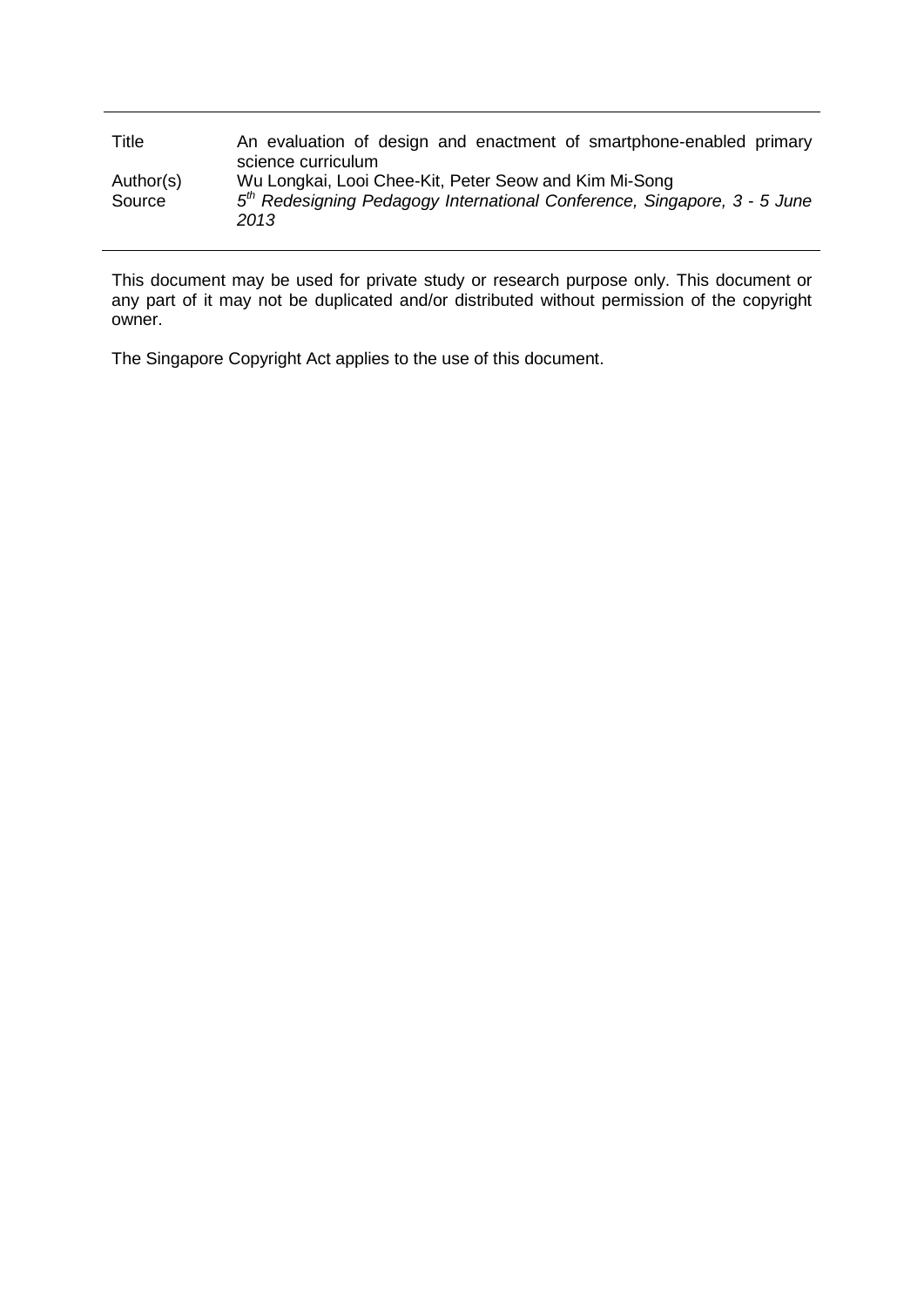# **An Evaluation of Design and Enactment of Smartphoneenabled Primary Science Curriculum**

Longkai Wu, Chee-Kit Looi, Peter Seow, Mi-Song Kim

National Institute of Education





1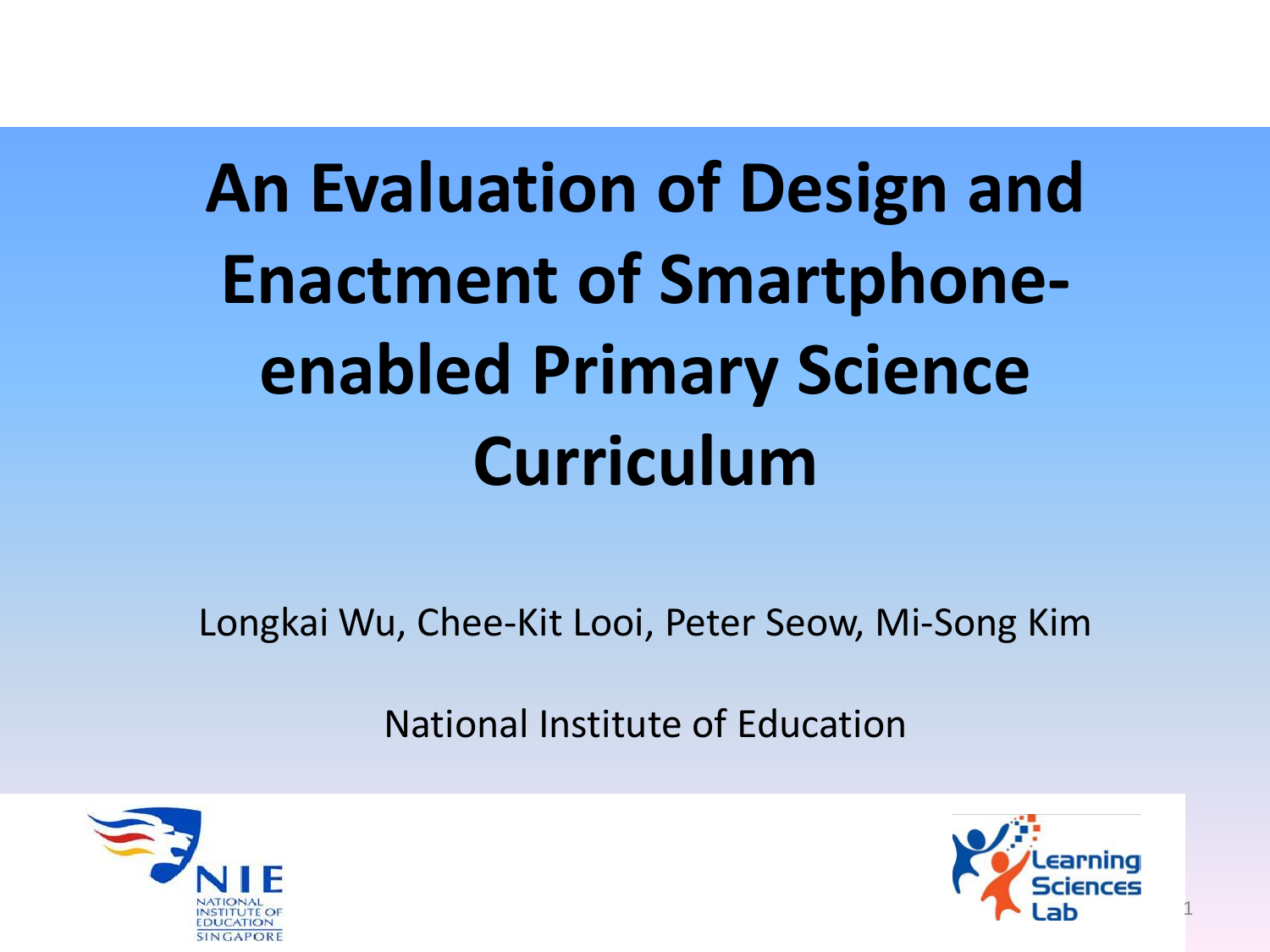## Our key ideas

• Seamless Learning

– Linking formal & informal learning

- Transformative affordances of mobile technology
	- 24x7 access through 1:1 computing
	- Mobile device as a learning hub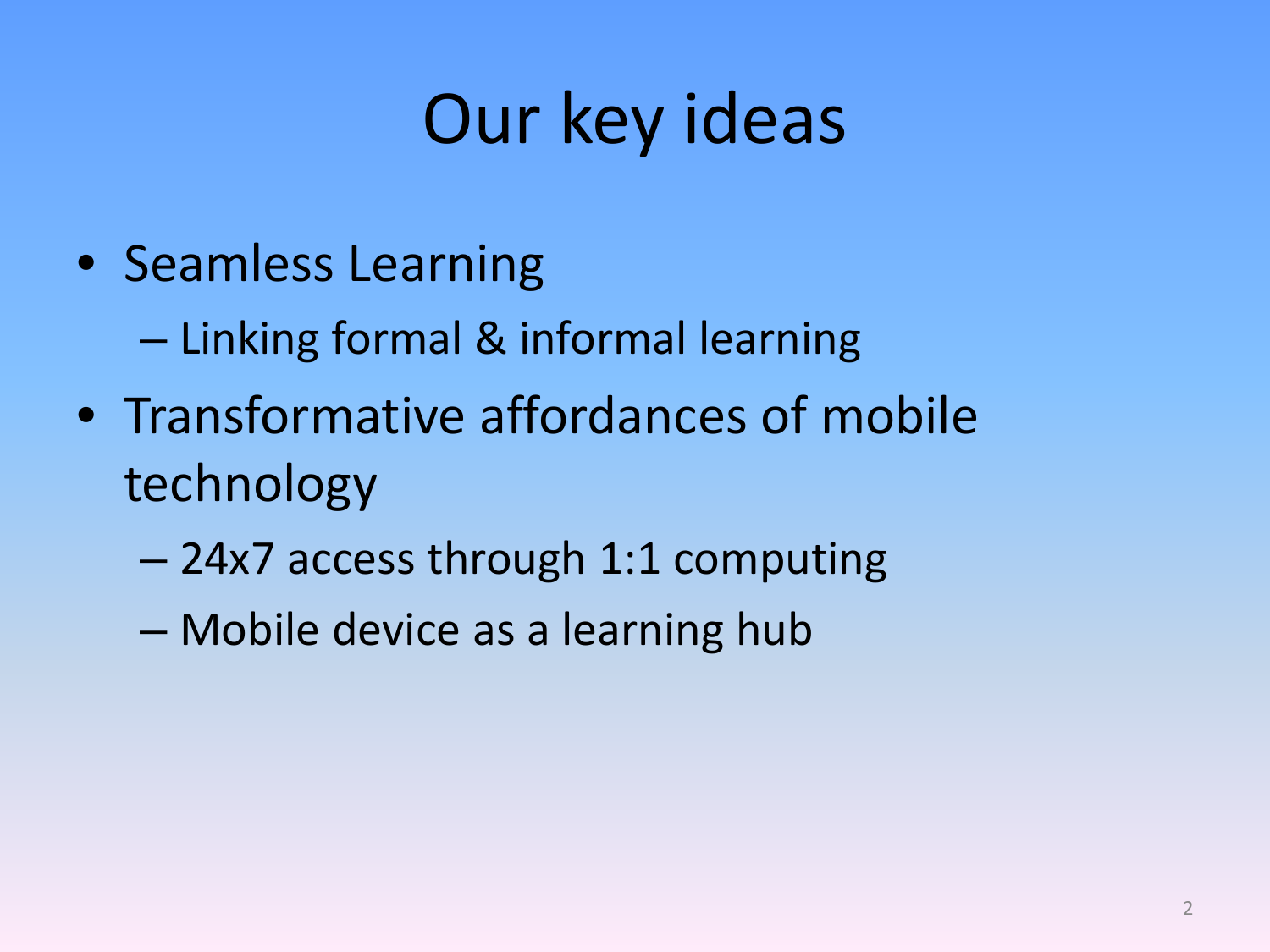### Key messages

- A mobilized curriculum can make a difference to students'
	- Engagement
	- Self-directed learning
	- Collaborative learning
- Mobilizing the curriculum to harness mobile technologies in the classroom is a key challenge
- Mobile technologies mediate in-class and out-of- class learning
- Rich descriptions of informal learning in homes of students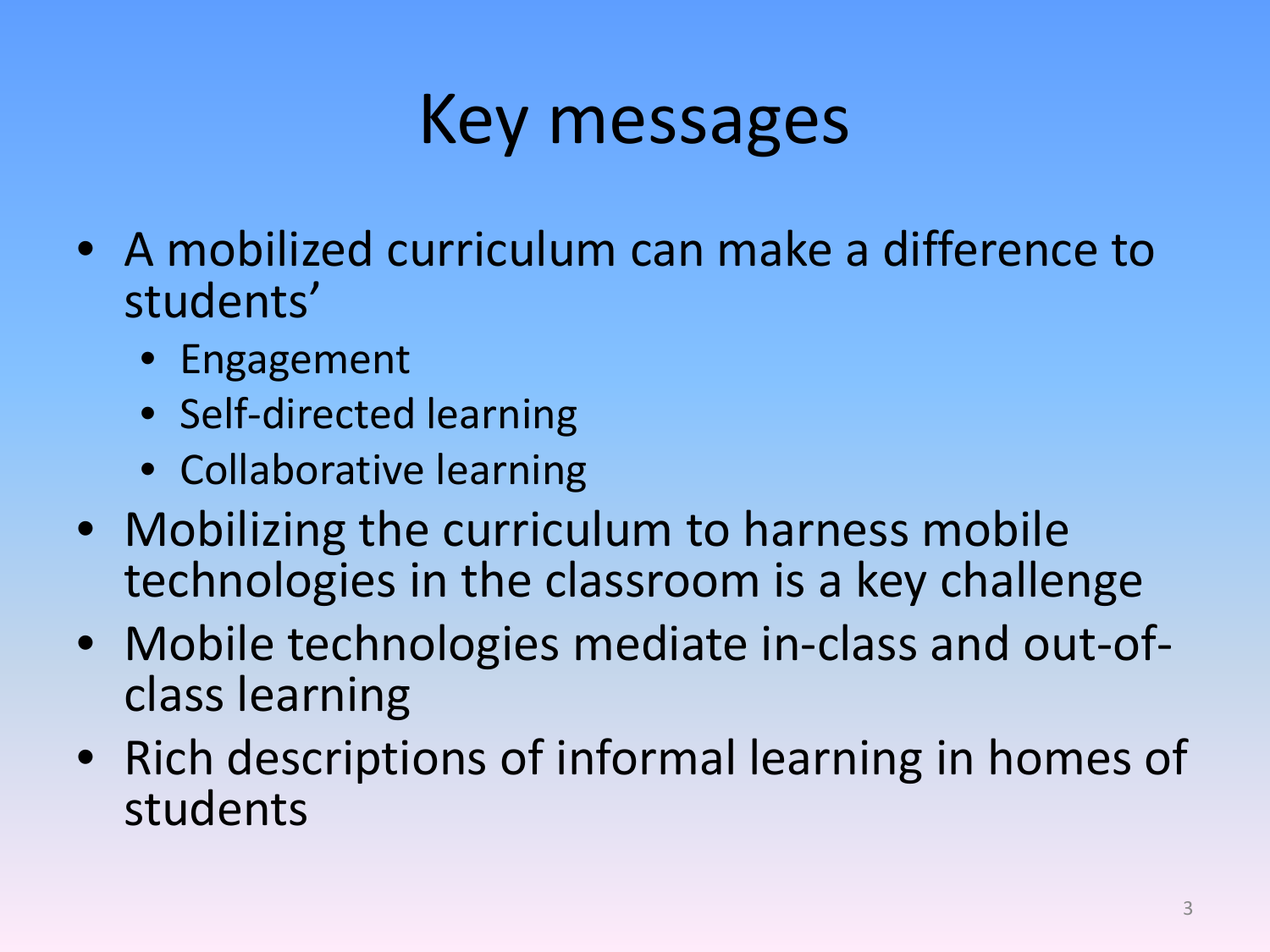#### What is Seamless Learning?



Nexus represent Technology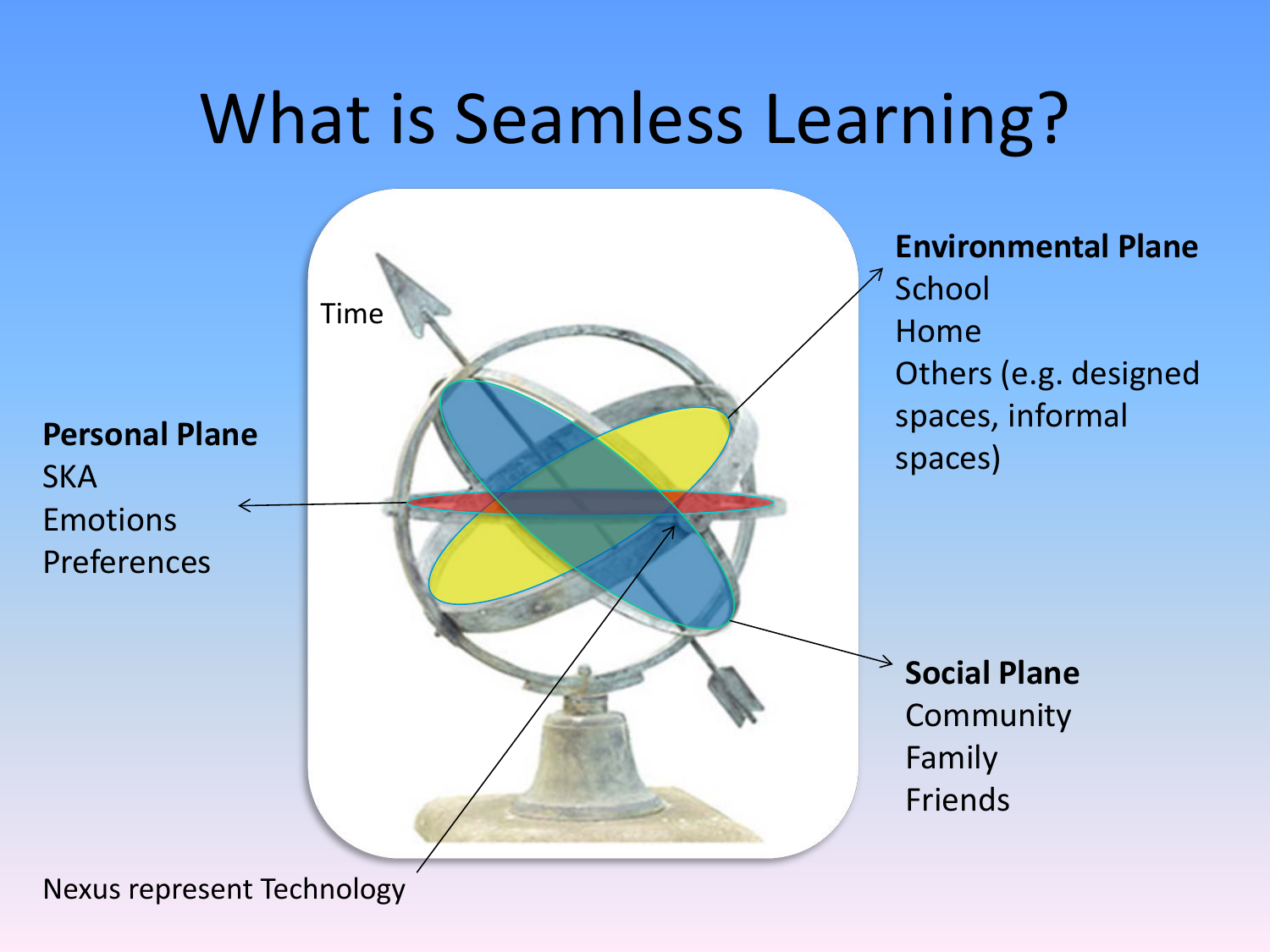#### **Formal and Informal Learning Spaces Mediated by Mobile Devices in 1:1 classroom**

*Type II* **Planned learning out of class** e.g. field trip to an art museum which is part of a school curriculum *Type III* **Emergent learning out of class** e.g. using mobile phones to capture pictures and video clips of animal and directed by self-interest

**In Class**

**Out Class**

**Out Class** 

*Type I* **Planned learning in class** e.g. searching for answers in the classroom

*Type IV* **Emergent learning in class** e.g. teachable moments not planned by the teachers



**Planned Emergent**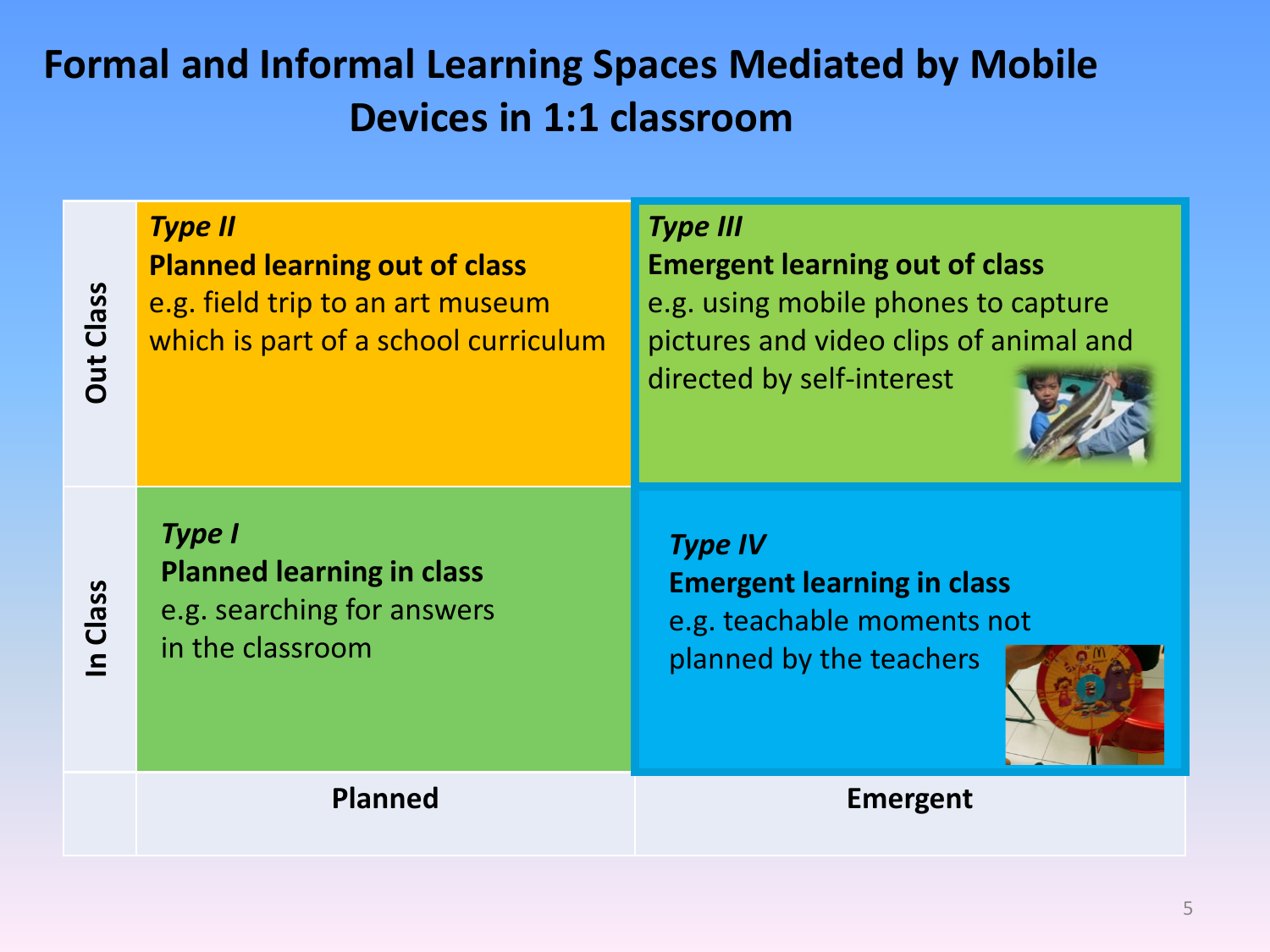#### TYPE I and TYPE II Planned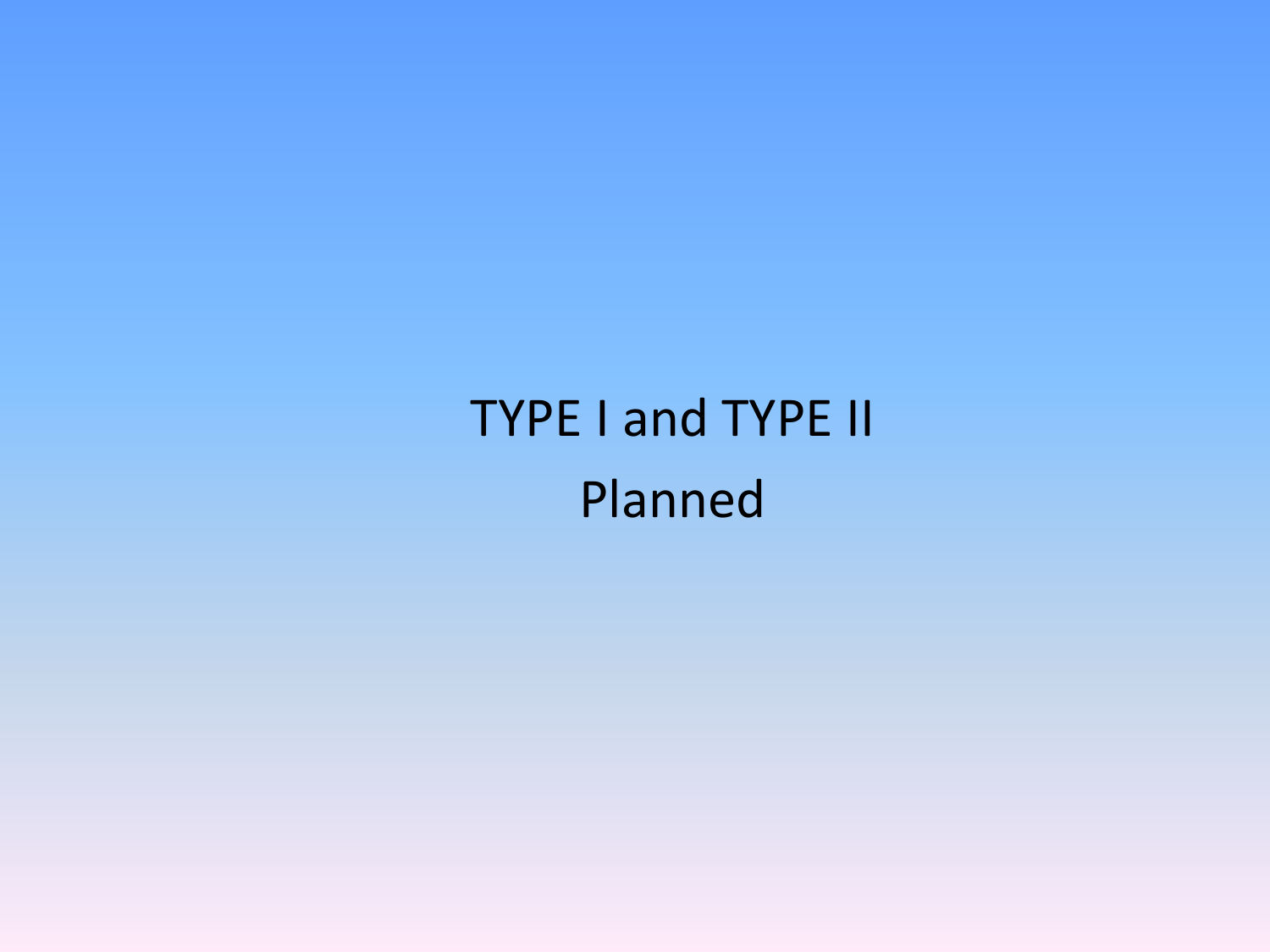### Lesson Design Framework for MLE

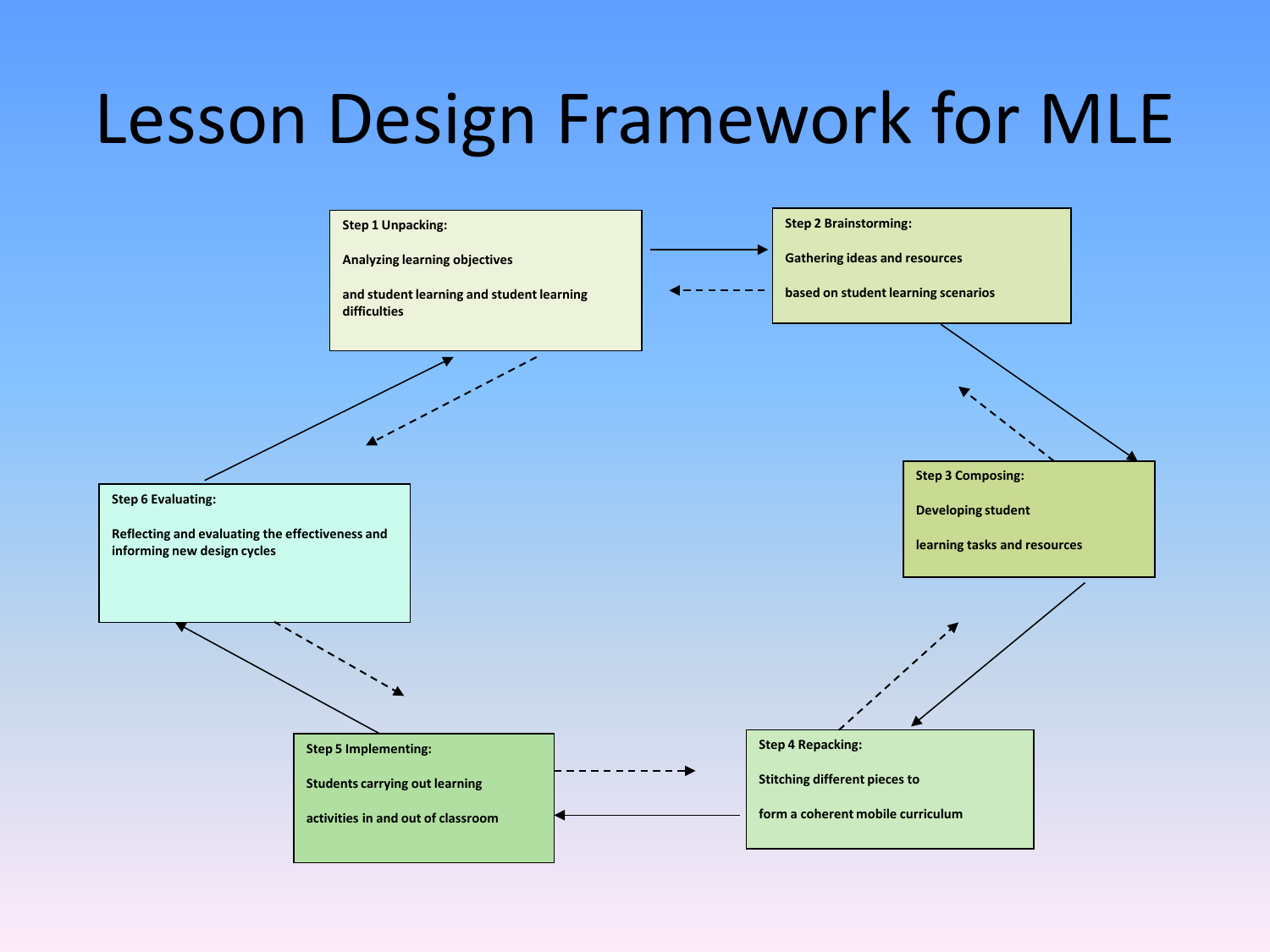#### Process Framework for Curriculum and PD

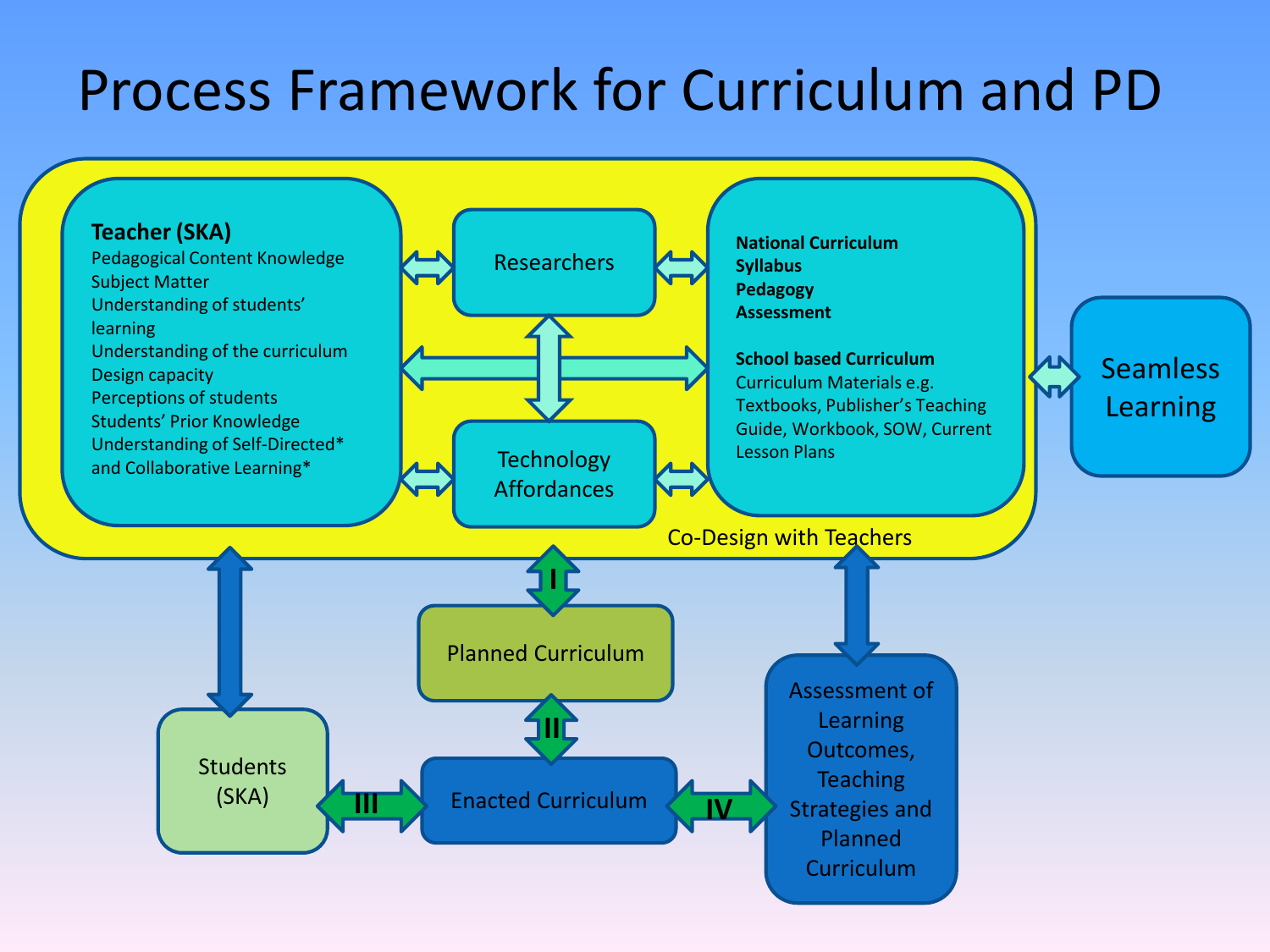#### Rationale for studying emergent learning

- 1) To study integrated and synergistic effects of learning in both formal and informal settings for continuity of learning experiences across different scenarios.
- 2) To acquire sophisticated understanding of students' social, intellectual and cultural capital.

#### **ROBERTS (2005) & SEFTON-GREEN (2004):**

Informal learning can be explored by looking at the four dimensions:

- •Location
- •Purpose
- •Process
- •Content

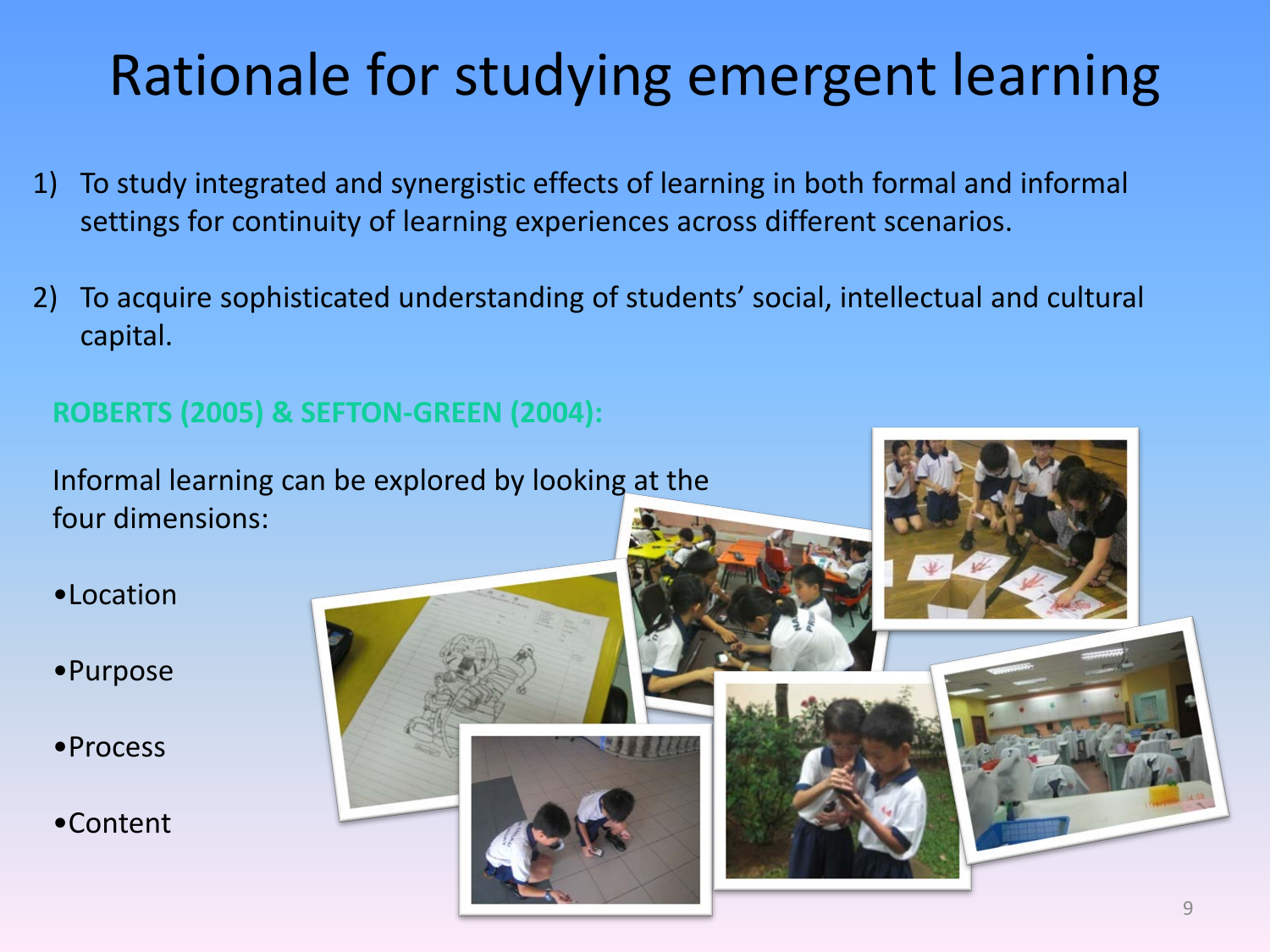#### Characteristics of Seamless Learning

| <b>Learning</b>                           | <b>Technology Usage</b>                      |
|-------------------------------------------|----------------------------------------------|
| <b>Participatory Learning</b><br>(Rogoff) | Pictures, Video,                             |
| <b>Collaborative Learning</b>             | Sharing artefacts, Blogs,                    |
| <b>Authentic Learning</b>                 | Pictures, Video,                             |
| <b>Knowledge Construction</b>             | Searching, Comparison,                       |
| Learning across timescales<br>(Lemke)     | <b>Connecting, Collect</b><br>Artefacts, Hub |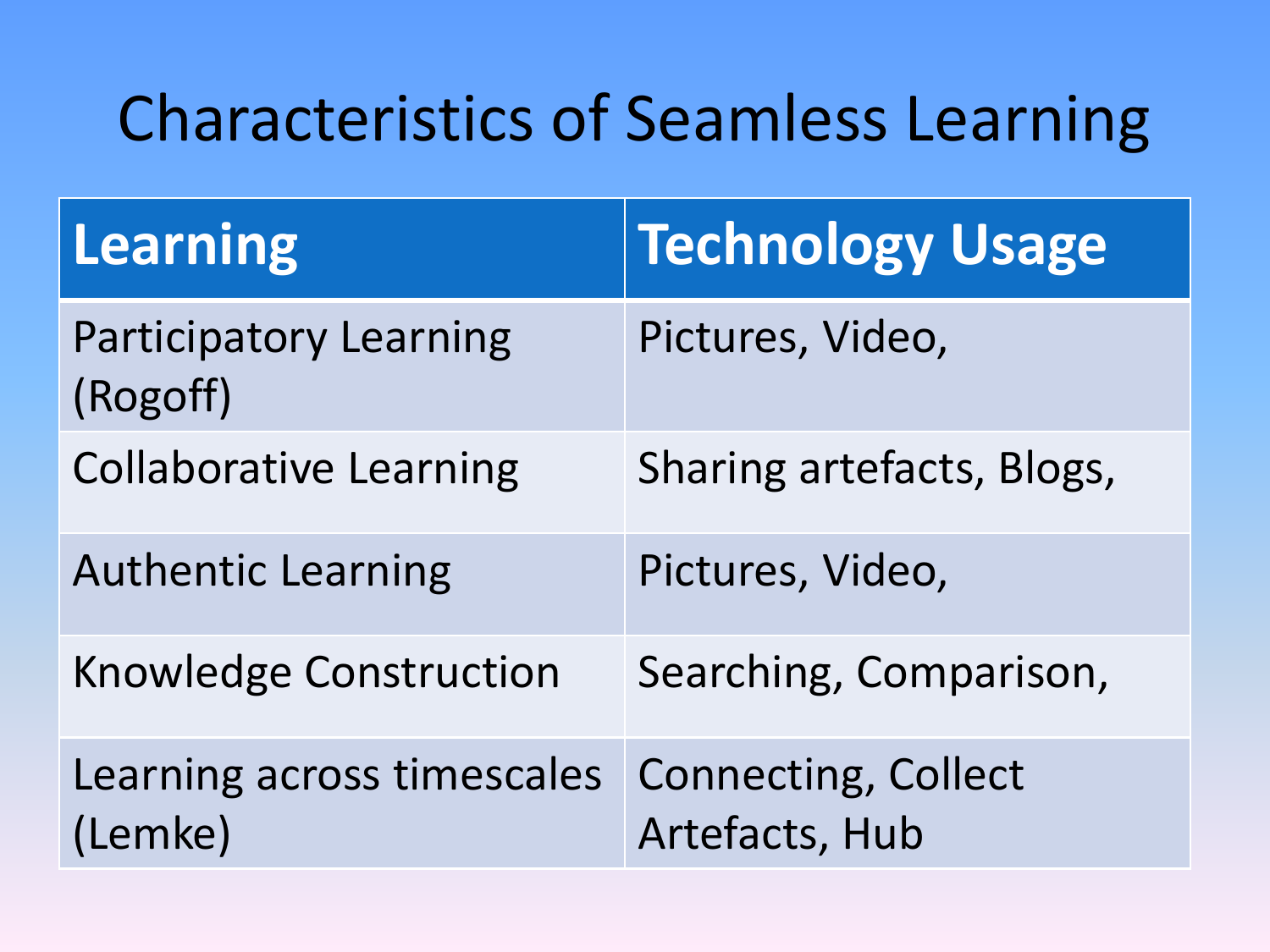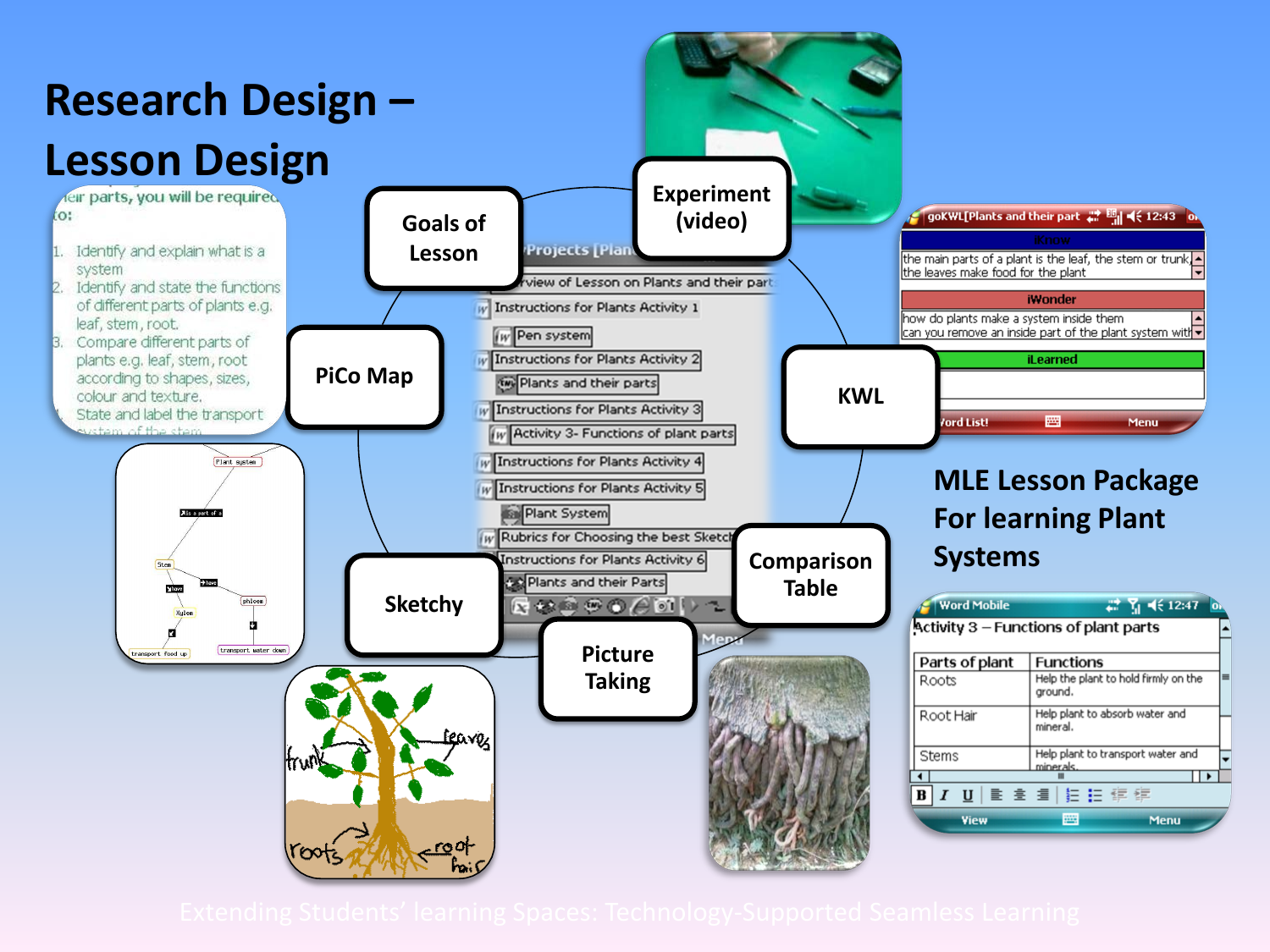## SA1/SA2 Results in Science

- Background
- Overall Performance Gains
- HA-MA-LA Effect
- Teacher Effect
- Summary of SA1/SA2 Results on Science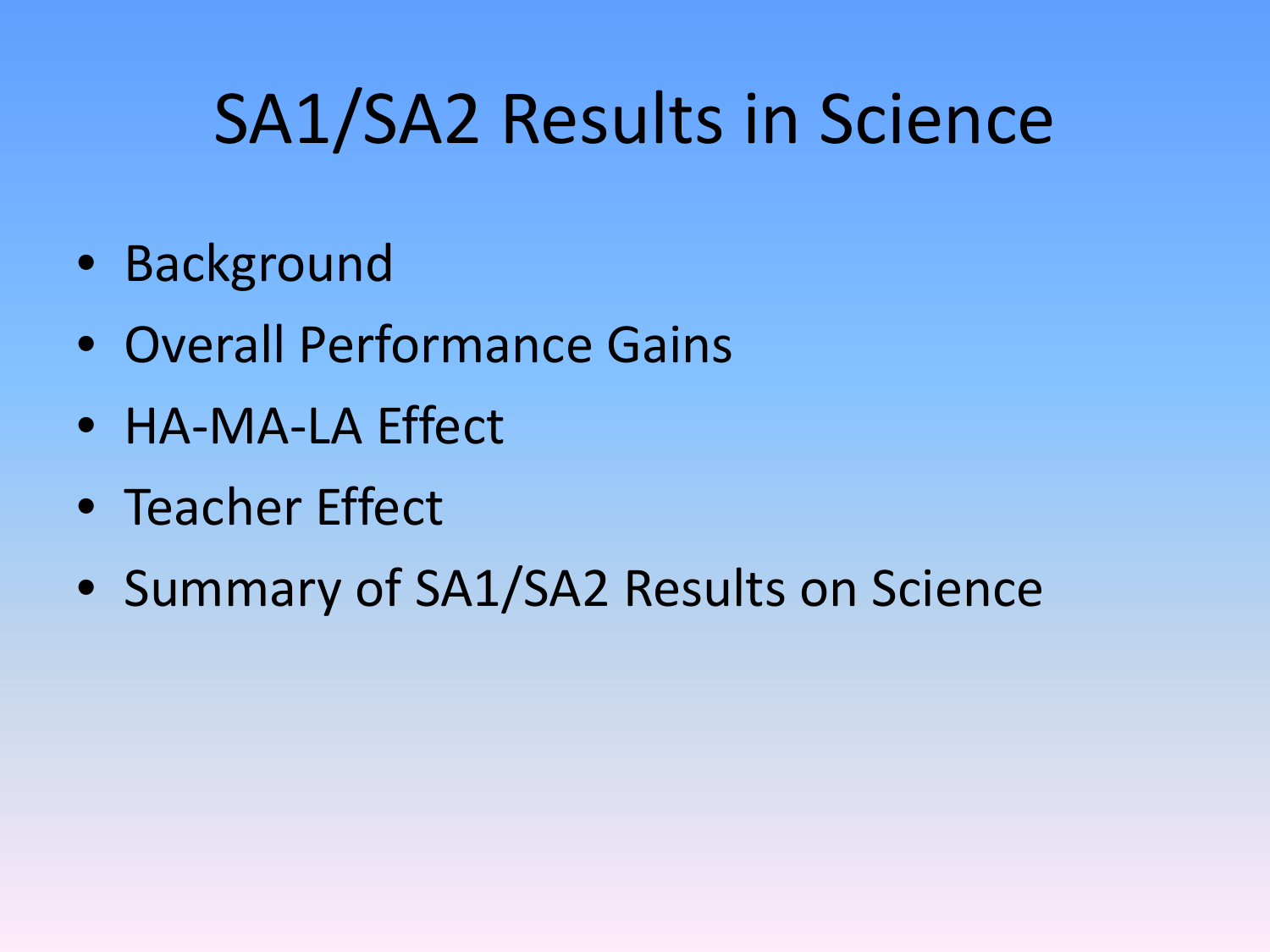### Background

• There are totally 299 students in eight classes (3A, 3B, 3C, 3D, 3E, 3F, 3G and 3H) at the P3 level in NCPS that have participated in the intervention of smartphone science curriculum in 2012. The eight classes are divided by teachers into three levels of ability, named as HA-MA-LA, according to their prior performances.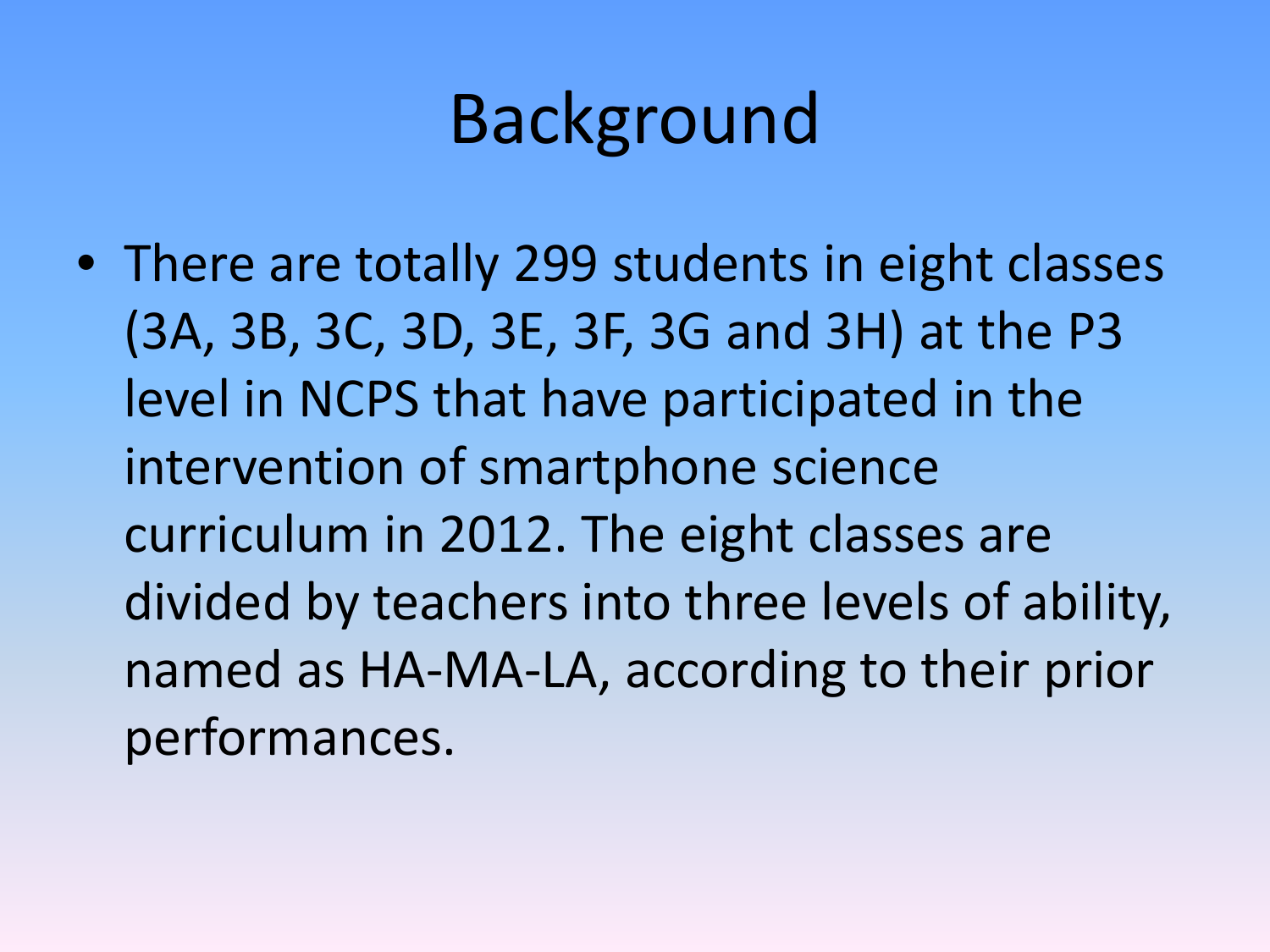#### **HA-MA-LA Classses**

| <b>Level</b>              | <b>Class</b>     | <b>Teacher</b> |
|---------------------------|------------------|----------------|
| <b>HA (High Ability)</b>  | 3A (44 students) | T1             |
|                           | 3B (43 students) | T <sub>2</sub> |
|                           | 3C (42 students) | T <sub>3</sub> |
| <b>MA (Mixed Ability)</b> | 3E (41 students) | T <sub>4</sub> |
|                           | 3F (40 students) | T <sub>5</sub> |
|                           | 3H (39 students) | T <sub>3</sub> |
| LA (Low Ability):         | 3D (25 students) | T <sub>2</sub> |
|                           | 3G (27 students) | T6             |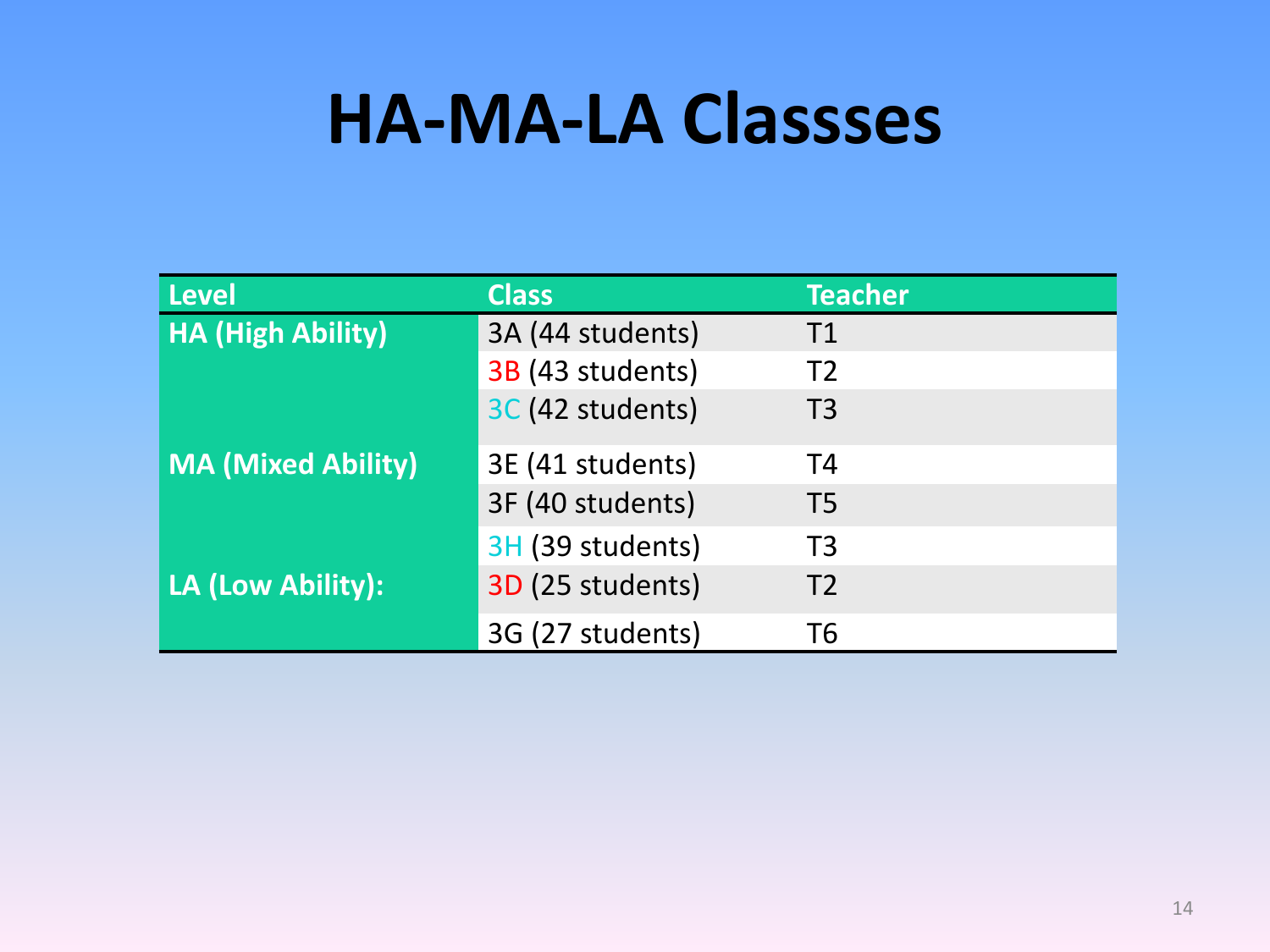• The scores for the SA1/SA2 tests in Science are divided into three parts: Total Scores, MCQ (Multi-Choice Questions) Scores and OE (Open-Ended Questions) Scores.

#### *Components of SA1/SA2 Scores*

| <b>Scores</b>                                                      | SA1       | SA <sub>2</sub> | <b>Gain</b> |
|--------------------------------------------------------------------|-----------|-----------------|-------------|
| <b>Total Scores</b>                                                | SA1 Total | SA2_Total       | SA Gain     |
| (Multi-Choice<br><b>MCQ</b><br><b>Questions</b> )<br><b>Scores</b> | SA1 MCQ   | SA2 MCQ         | MCQ Gain    |
| <b>OE (Open-Ended Questions) Scores</b>                            | SA1 OE    | SA2 OE          | OE Gain     |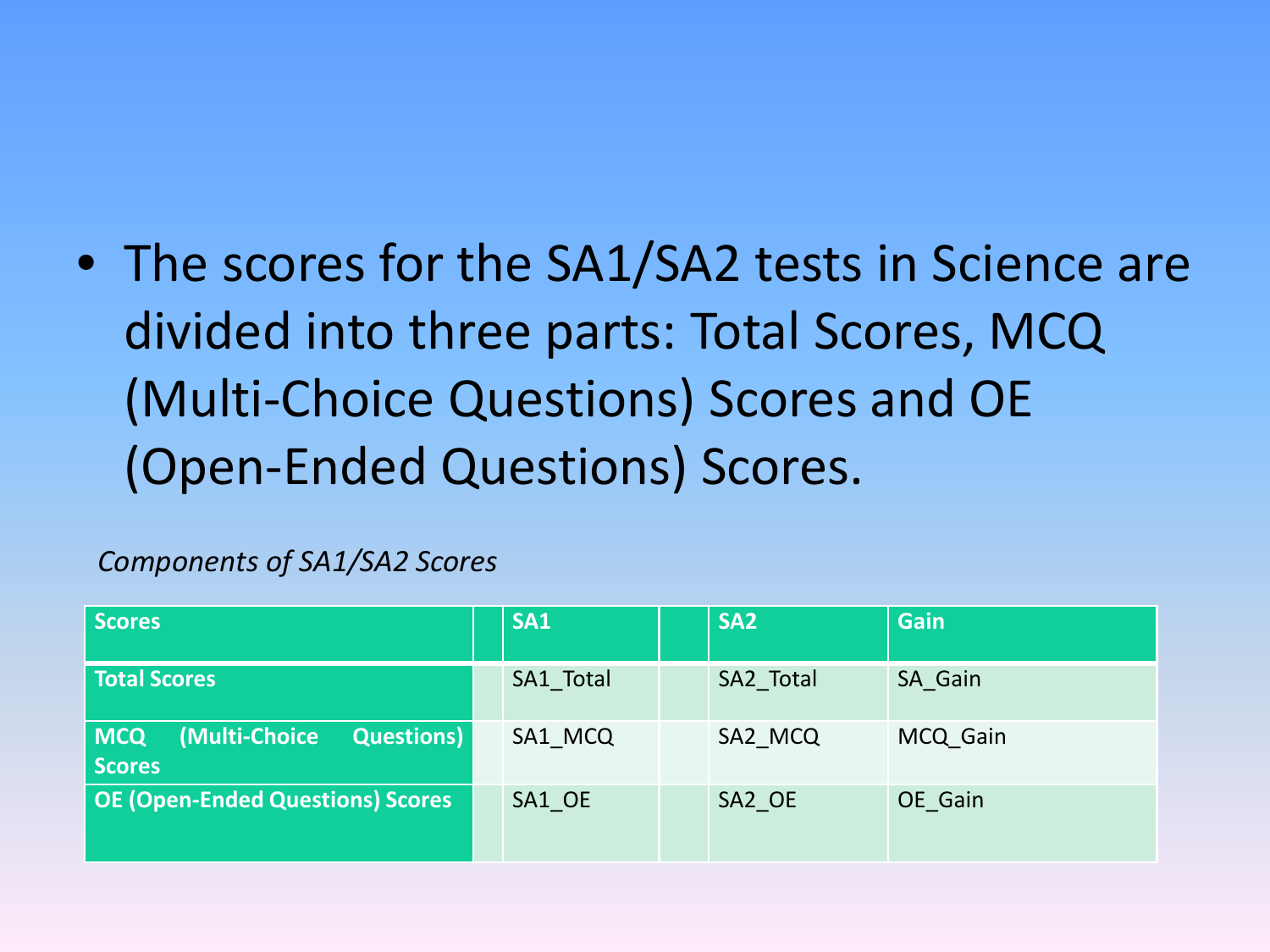#### Overall Performance Gains



In Science classes, children using smartphone-enabled curriculum showed significant **7.69%** improvement in their total scores, more specially, **27.04%** ability improvement to answer open-ended questions.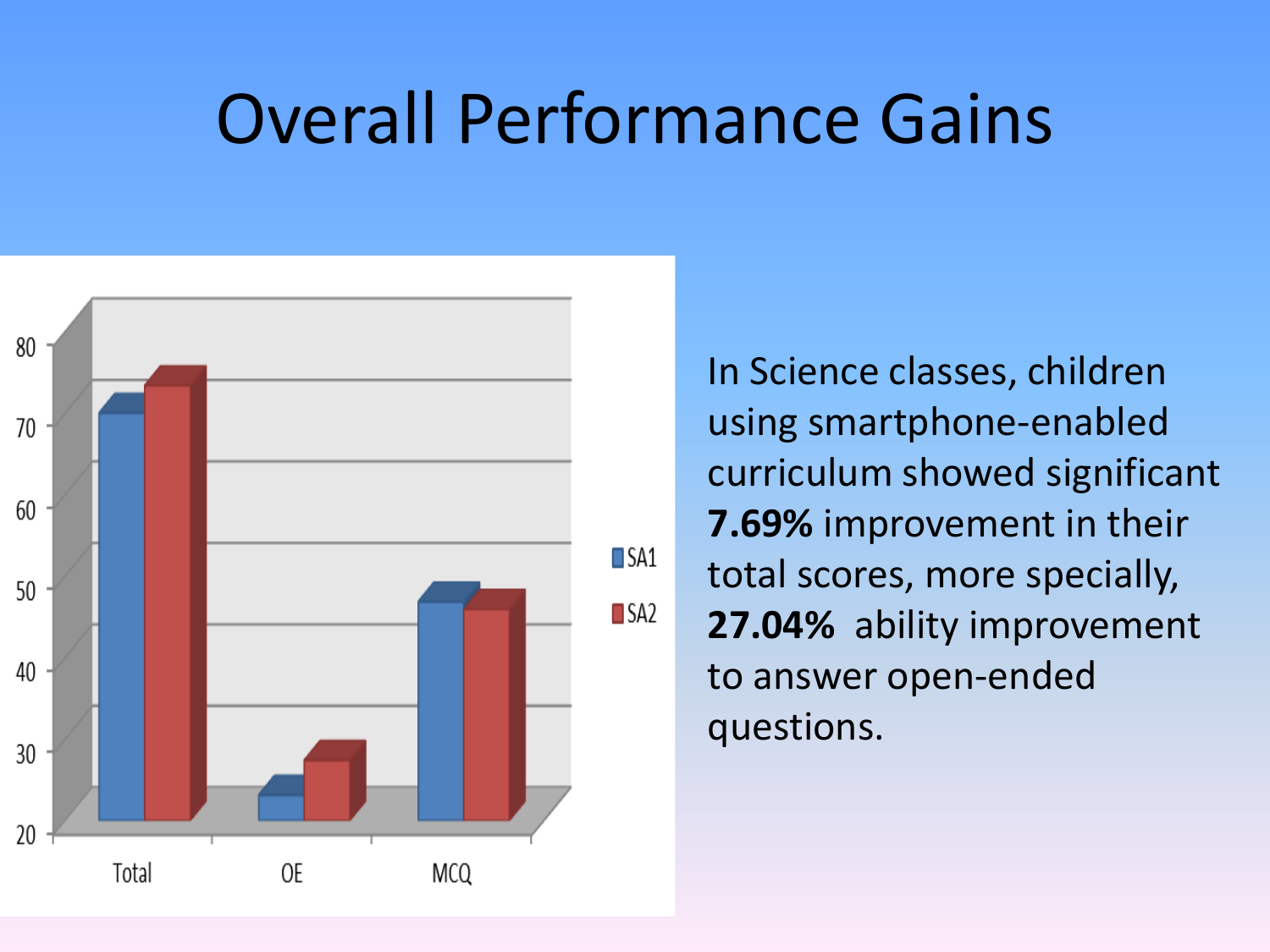**Rate of Growth at P3 Level in answering Open-Ended Questions of Science**



**In recent three years, Year 2012 is the first one to experience the most prominent progress in SA1/SA2 OE (Open-Ended Questions) scores leading to a remarkable growth in total scores for the recent three years at the P3 level.**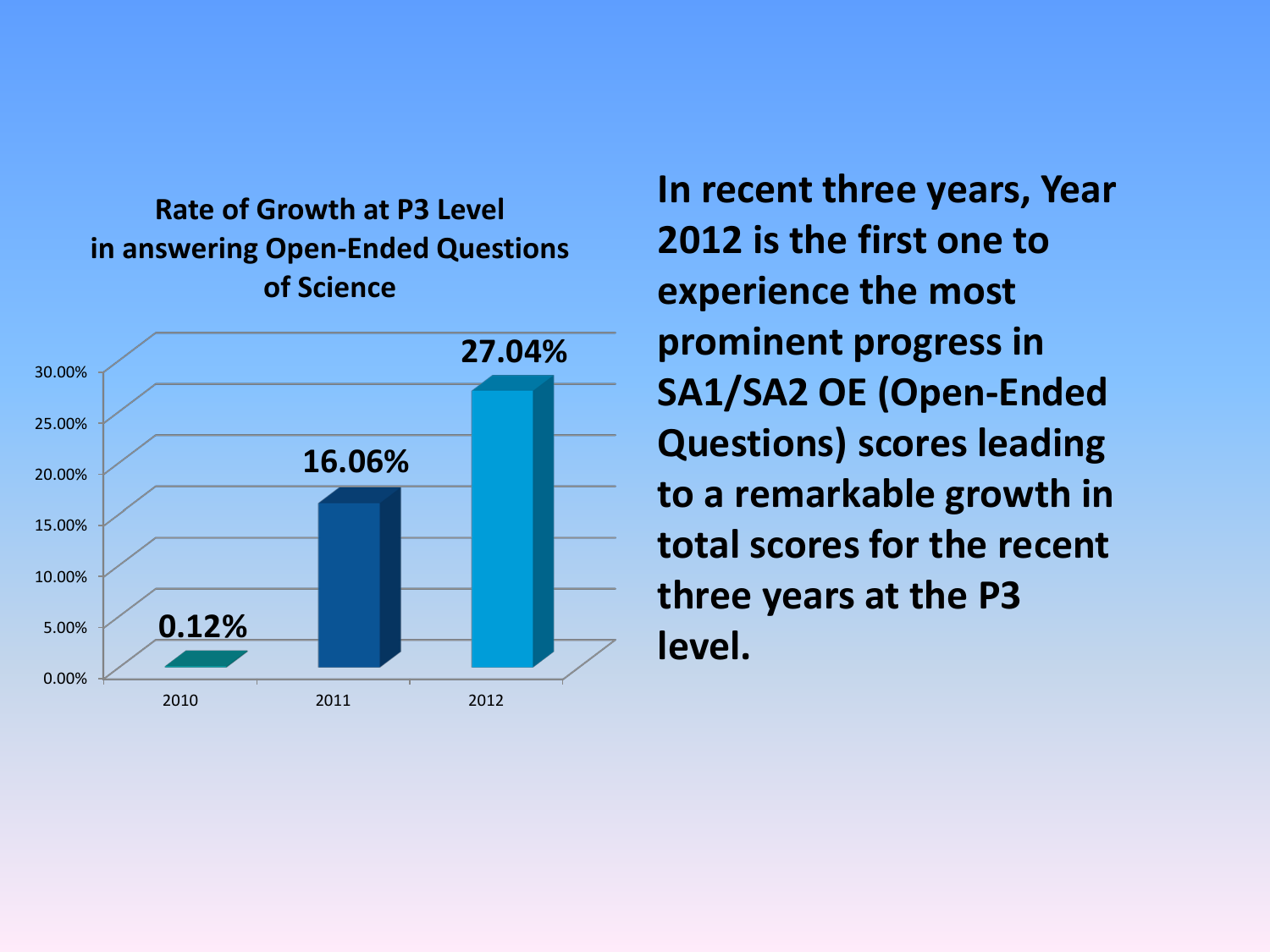### Implications

• When Science OE improves, other than a possible improvement in content knowledge, we may be able to interpret it as a sign of process skills like communication, synthesis of ideas etc. Once the children possess the right skills, they will be able use them across contexts.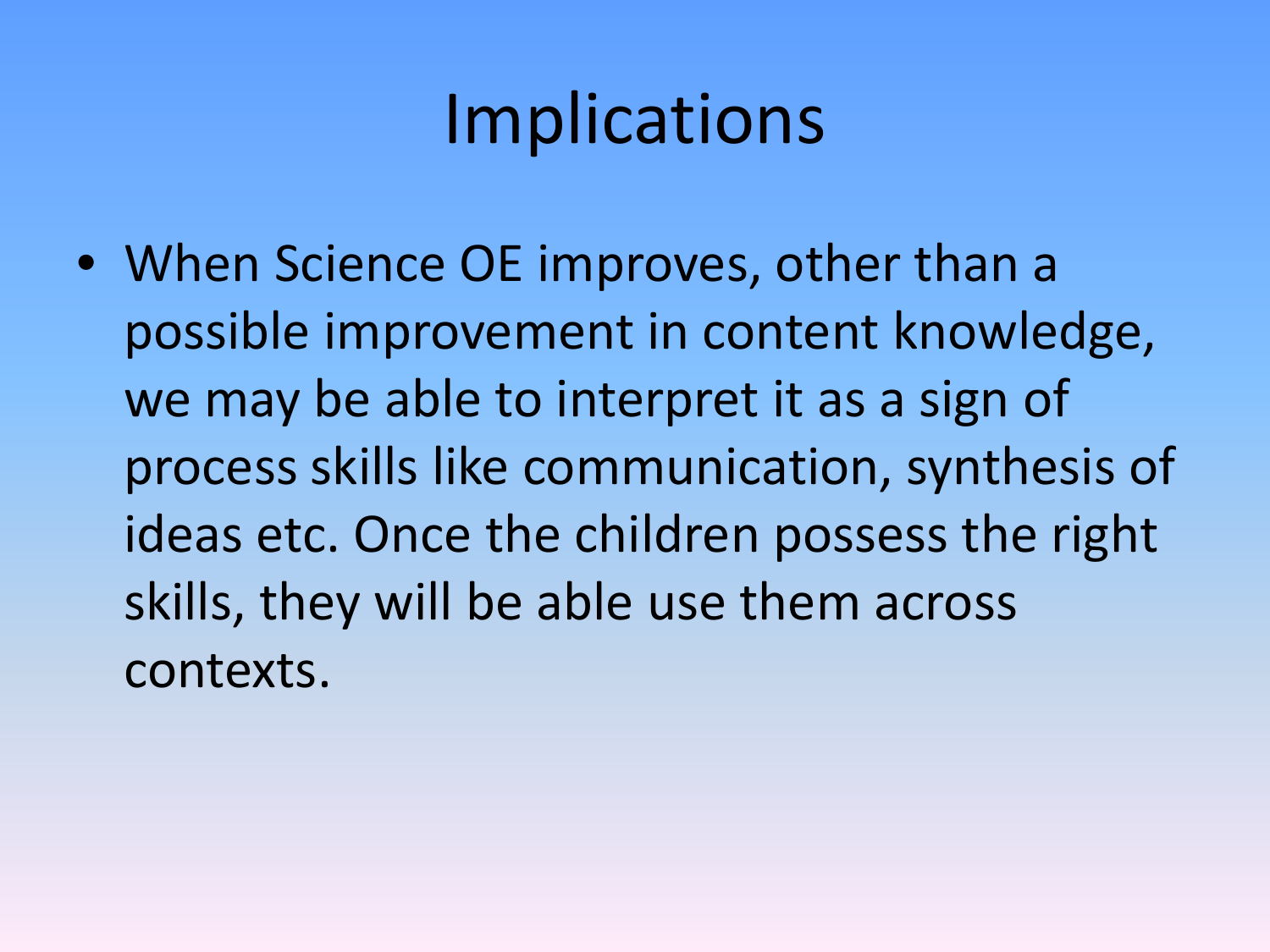#### HA-MA-LA Effect



**The analysis shows that MA and LA students have achieved more learning gains as comparing to the HA students.** 

- As to SA Gain, there is significant difference between HA and MA (*Mean Difference* = 5.12, *p* < .05) and between HA and LA (*Mean Difference* = 7.47, *p* < .05).
- As to MCQ Gain, there is significant difference between HA and MA (*Mean Difference* = 2.81, *p* < .05) and between HA and LA (*Mean Difference* = 4.86, *p* < .05).
	- As to OE Gain, there is significant difference between HA and MA (*Mean Difference* = 2.33, *p* < .05) and between HA and LA (*Mean Difference* = 2.61, *p* < .05).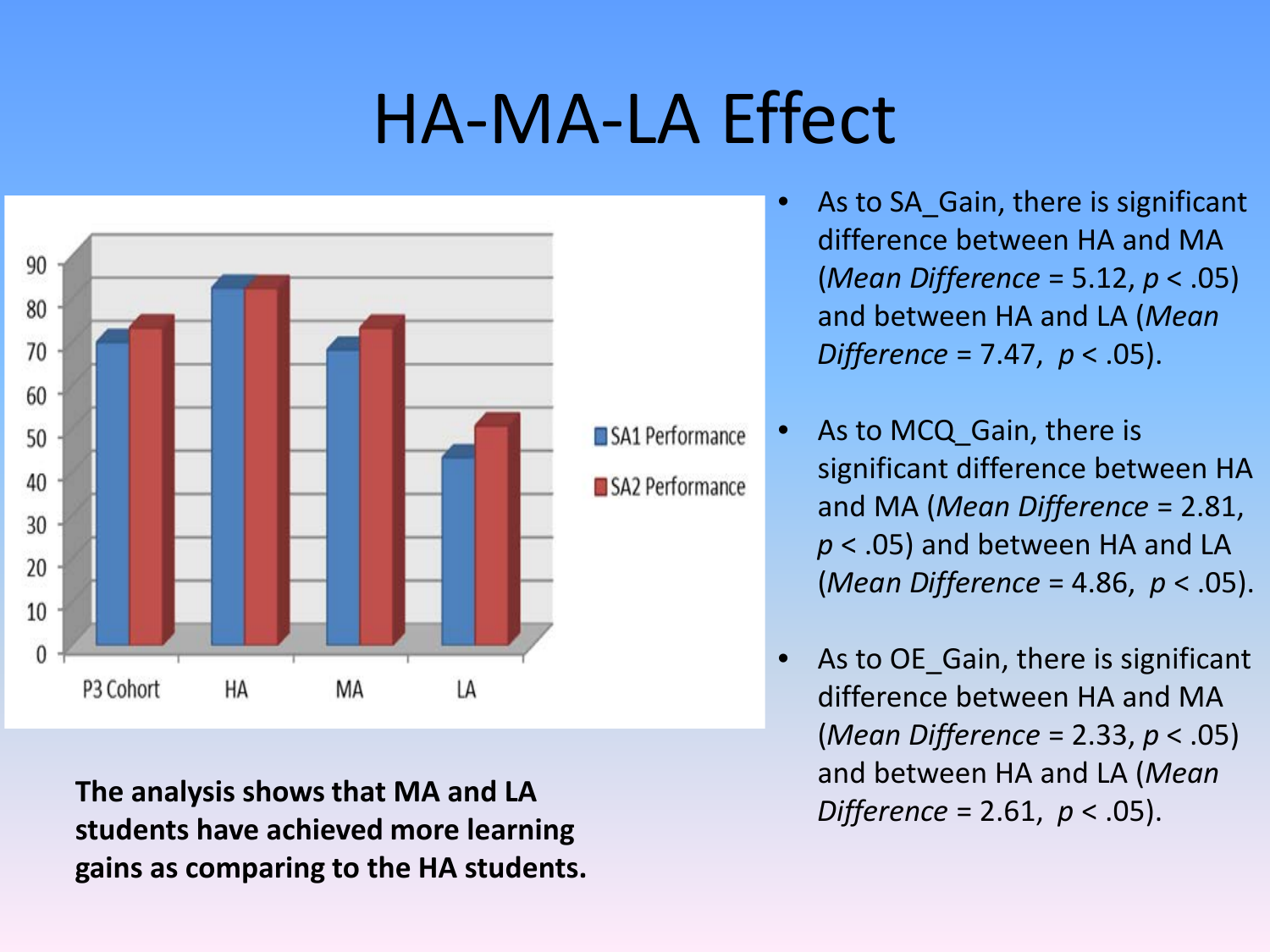

increase in answering MCQ

questions.

ended questions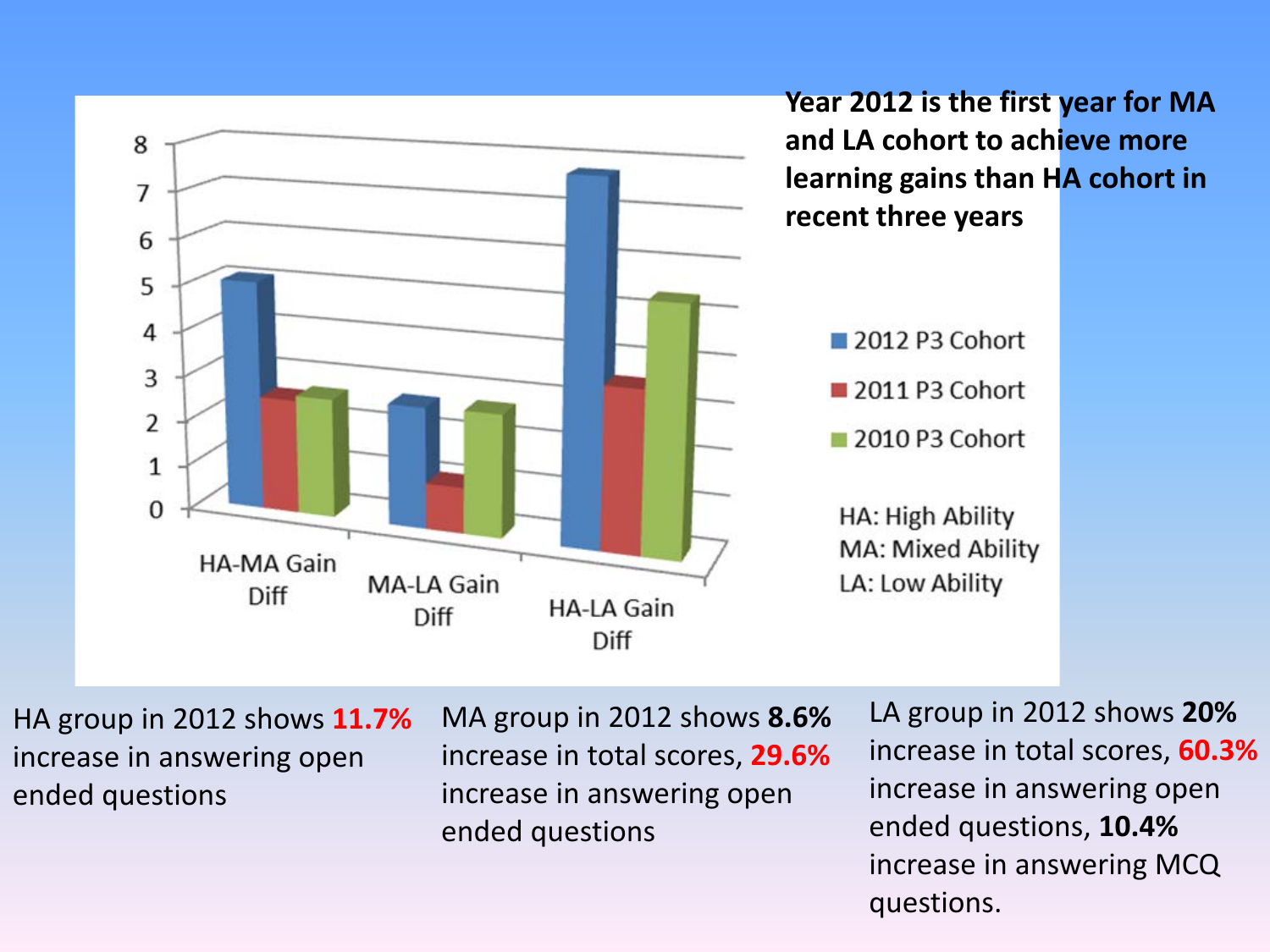### Teacher Effect

The t- test Result of Total, OE and MCQ Gains for Class 3B and 3D under T2 in Year 2012

|                |          | Sig. |
|----------------|----------|------|
| <b>SA Gain</b> | $8.399*$ | .005 |
| MCQ_Gain       | $7.329*$ | .009 |
| OE_Gain        | .002     | .967 |

A t-test shows that class 3D (LA) makes more progress in SA Gain ( $F = 8.399$ ,  $p < .05$ ) and MCQ Gain (F = 7.329,  $p < .05$ ) than 3B (HA) . It is consistent with the HA-MA-LA effect at discussed before.

The t- test Result of Total, OE and MCQ Gains for Class 3C and 3H under T3 in Year 2012

| <b>SA_Gain</b> | $4.313*$ | .041 |
|----------------|----------|------|
| MCQ_Gain       | 3.397    | .058 |
| OE_Gain        | .033     | .856 |

A t-test shows that class 3H (MA) makes more progress in SA\_Gain (*F* = 4.313, *p* < .05) than 3C (HA). It is also consistent with the HA-MA-LA effect at discussed before.

**Teacher effect is not obvious in 2012 SA1/SA2 learning gains.**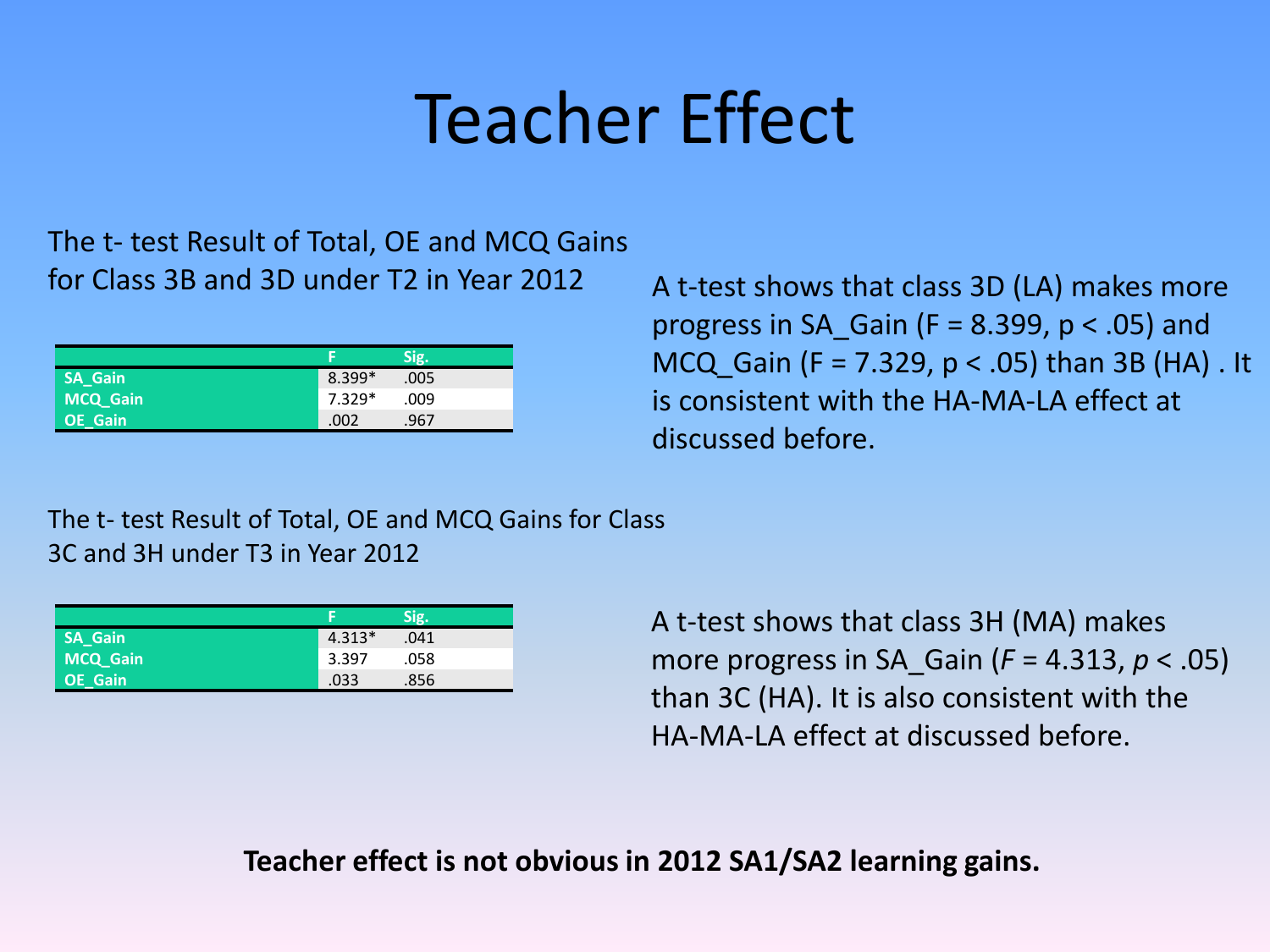## Summary of SA1/SA2 Results on Science

Overall the results are very encouraging so far.

- 1. The SA1/SA2 gain in total scores is significant in 2012 for the whole P3 cohort.
- 2. MA/LA cohort has more SA1/SA2 gain comparing to HA cohort, which is the first time in recent three years at the P3 level.
- 3. The SA1/SA2 gain is mostly due to the improvement in Open Ended questions as there is no significant improvement in MCQ scores, which is the first time in recent three years at the P3 level.
- 4. For teachers teaching two classes:
	- 1. The gain in the SA and MCQ for 3D was higher than 3B, which is consistent to the HA-MA-LA effect.
	- 2. The gain in the SA for 3H was higher than 3C, which is also consistent to the HA-MA-LA effect.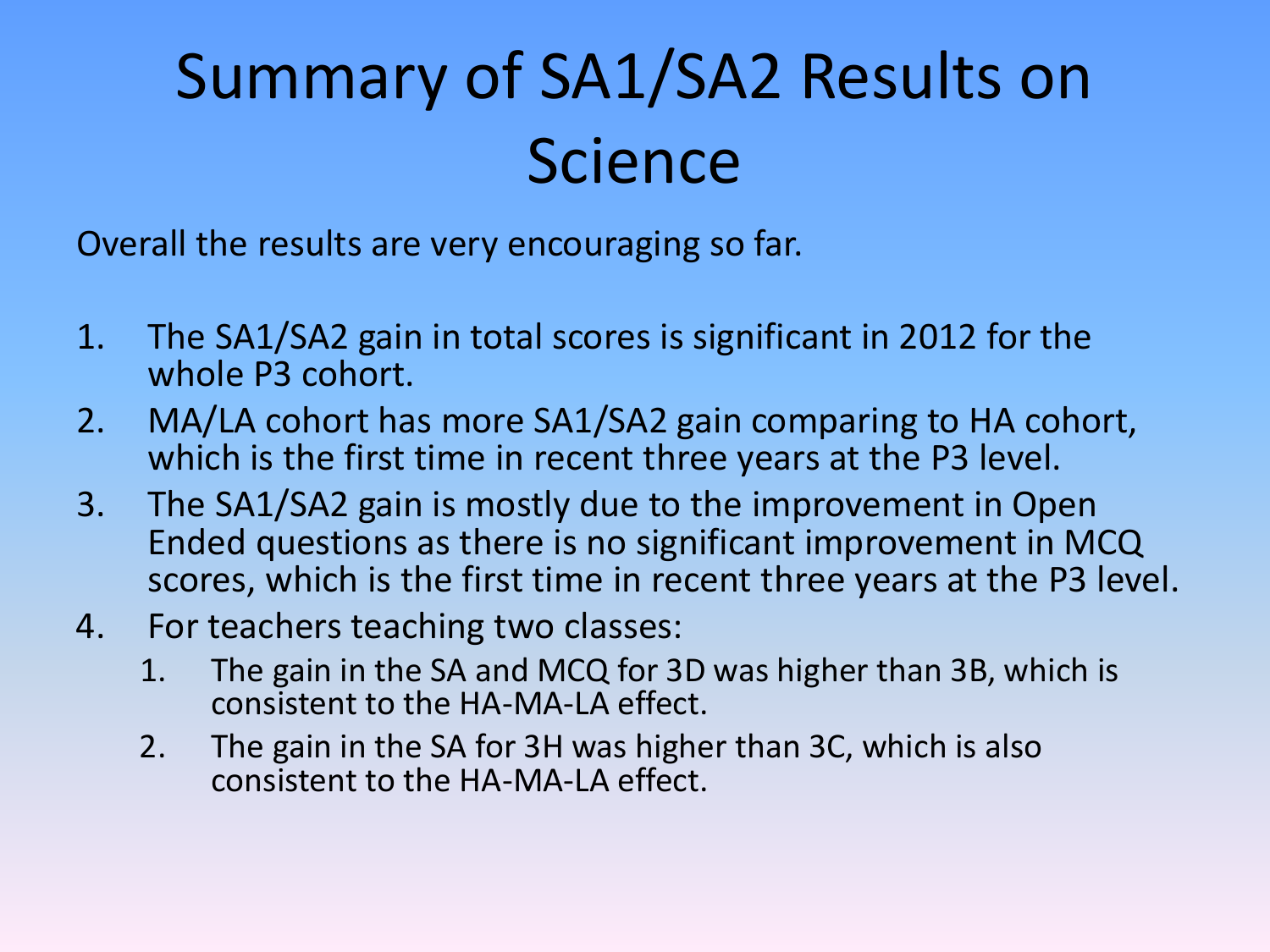## Summary

- Overall, Nan Chiau Primary School has provided more than 350 students, teachers and school staff with 3G mobile internet access to complement the school's pedagogy and curriculum
- During the project's pilot phase, students using smartphones for learning became more independent, inquisitive and self-directed
- Overall, test scores have improved significantly:
	- In Science classes, children using smartphones showed significant improvement in their ability to answer openended questions